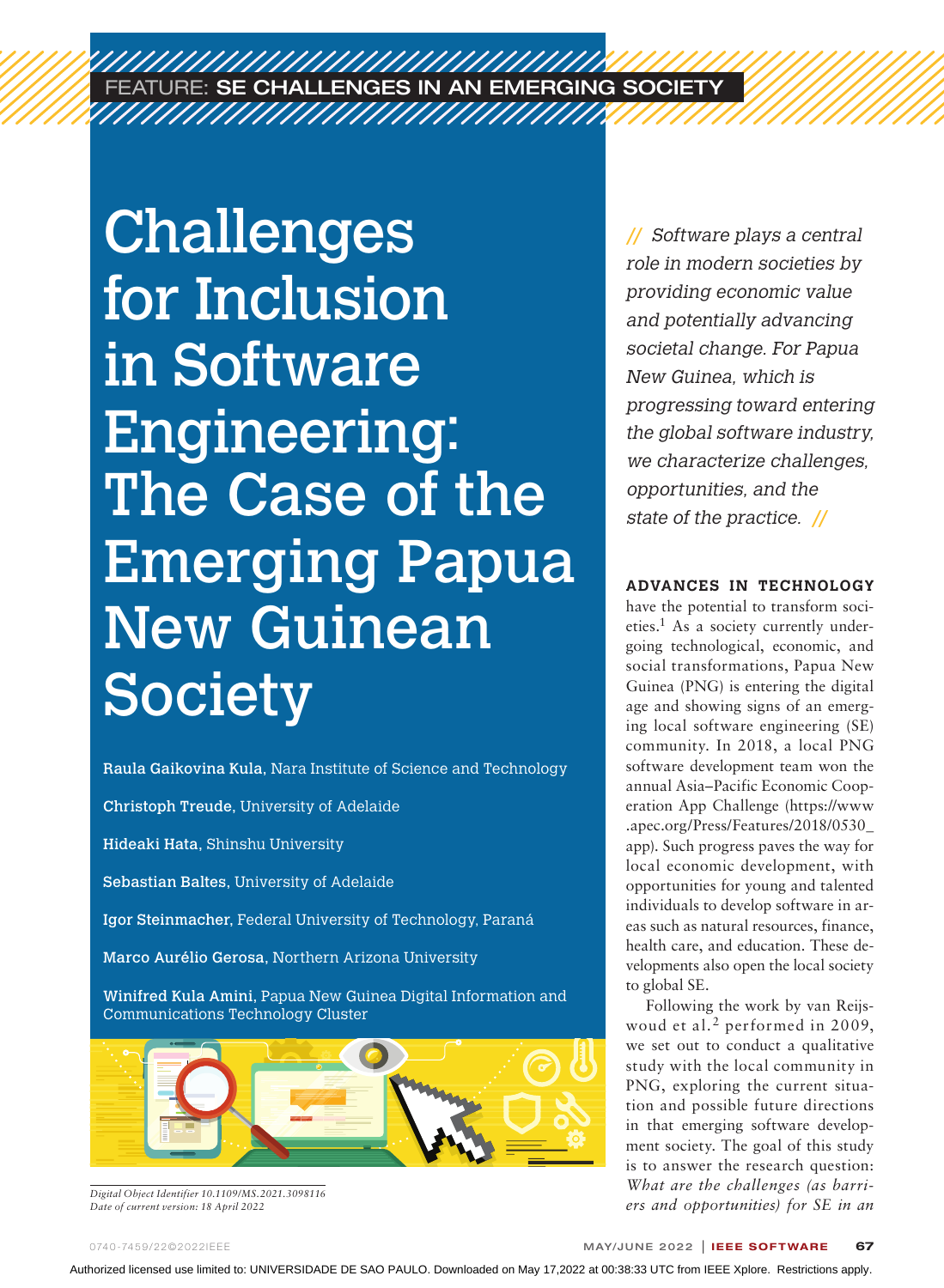*emerging society?* To answer this, we organized a workshop in PNG and conducted an empirical analysis based on three recorded talks, 52 questionnaire responses, and a focus group session with five participants. Through thematic analysis, we derived five themes that affect SE in emerging societies such as PNG. From that analysis, we distilled a set of local as well as global implications.

by resource-driven spheres, such as the agricultural, forestry, and fishing sectors and the minerals and energyextraction sector. The World Bank report states that the population is highly dispersed and fragmented as a result of the mountainous and archipelagic geography, low urbanization rate (13%), high ethnolinguistic diversity (there are 840 distinct language groups), and social identities that are primarily small scale, hence

The goal of this study is to answer the research question: *What are the challenges (as barriers and opportunities) for SE in an emerging society?*

#### **PNG as an Emerging Society**

According to the World Bank,<sup>3</sup> PNG has a population of more than 9.1 million (2020) with a diversity of geographic and natural resources. The country also has an overall economic growth performance consistent with the real gross domestic product (GDP) per capita, averaging 4% since the mid-2000s. Sound macroeconomic management and more efficient service delivery are critical to ensure that development benefits reach a higher number of PNG residents, particularly given that 87% of them live in rural areas. The growth trajectory and abundant resources provide a reliable platform for greater economic engagement with countries in Asia and further abroad. The country's economy is currently dominated

sharing the political economy characteristics of resource-rich states.

PNG's emergence into the digital age may foster access to life-enhancing services in areas such as health and education. It may also catalyze innovation and economic growth, with the promise of new jobs and increased tax revenues (https://www. gsma.com/r/mobileeconomy/pacific -islands/). Like other emerging nations, PNG's Internet connectivity remains comparatively low, but it is continuously improving. From 2010 until 2013, the Internet penetration increased from 1.3 to 6.5%, and from 2013 to 2018, it jumped from 6.5 to 30%. This penetration is, however, significantly lower than in neighbor countries like Fiji (84% in 2018). This situation is about to improve with a new submarine

fiber-optic cable connection to Australia (https://oxfordbusinessgroup. com/news/how-png-achieving -faster-more-reliable-internet-access). The formal economy is divided into two sectors: state and nonstate institutions. However, PNG's informal economy was valued at 12 billion kina (US\$3.5 billion), which is equivalent to approximately one-fifth of the GDP and about 60% of the nonresource GDP.4 Considering the large number of people participating in the informal economy, the PNG government has begun to invest in small and medium enterprises (SMEs) to advocate for financial inclusion (https://oxfordbusinessgroup. com/analysis/growth-unchained-new -technologies-coupled-infrastructure -upgrades-are-expanding-access -financial). For example, since mid-2017, banks have actively promoted a distributed ledger technology blockchain for providing alternate forms of financial services. Progress, however, has been slow. As of mid-2018, only about 9.2% of the population had access to some form of digital wallet. The PNG government has begun to invest in SMEs to advocate for financial inclusion.

#### The SE Perspective: Bridging the Divides With Globally Engineered **Software**

Based on the underlying research goal, we conducted a qualitative study involving actors from the emerging local SE community. To this end, we organized and hosted the International Workshop on Bridging the Divides with Globally Engineered Software (BRIDGES, https:// naist-se.github.io/BRIDGES2019/). The workshop was run by the University of PNG (UPNG) and the Nara Institute of Science and Technology (NAIST). Recruitment was through UPNG as well as open invitations sent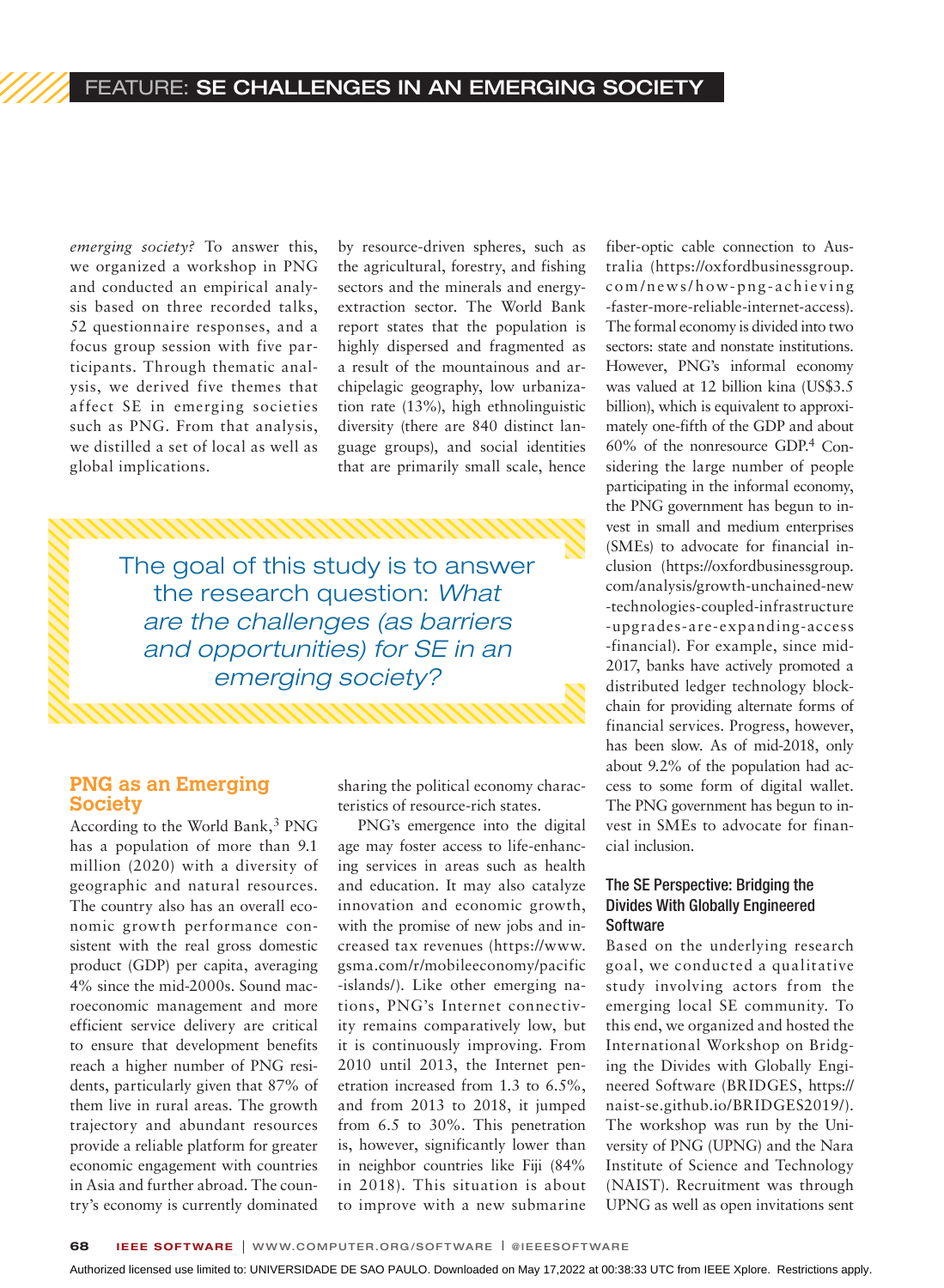to the local high schools and all state and nonstate institutions located in Port Moresby. We formally invited a representative from the PNG government. The workshop and survey were conducted in English as the main form of communication. The workshop was held for three days in Port Moresby, the capital city of PNG and the largest urban city in the South Pacific region, with a population estimated at more than 350,000.

#### **Study Design**

As illustrated in Figure 1, we use our research question to structure our analysis, based on the thematic analysis framework proposed by Braun and Clarke.<sup>5</sup> Figure 2 shows the list of questions that were used in our study. The data sources are described as follows:

- 1. *Workshop talks* (*n = 3*): The BRIDGES Workshop talks given by local SE community members were recorded. All three talks ranged from 25 to 30 min each, followed by interactive discussions with the audience. We recruited these three presenters as they represent the following different sectors in PNG: the government (S2), the Department of Higher Education Research, Science and Technology; a nonstate sector (S3), an Internet service provider; and the state finance sector (S1), a financial institution.
- 2. *Questionnaire-based survey*   $(n = 52)$ : We handed the questionnaire out to all BRIDGES Workshop participants and to the participants of a start-up meetup that was organized on the same day. The questionnaire researched workshop participants' demographics

and their perceptions related to education, tools, and infrastructure. As shown in Table 1, we received 52 responses, with the majority of replies from high school or undergraduate students who attended the event. The professionals included staff members who work in the IT department as well as managers and system analysts of their institutions.

3. *Focus group discussion* (*n = 5*): After an analysis of the survey responses and workshop talks, the authors decided to organize a semistructured focus group session. Participants were recruited from the workshop attendees and those who filled out the survey. The authors also made sure to incorporate people from diverse backgrounds and perspectives (professionals and students, women and men, those working in management and consulting, people from IT and non-IT fields, and those from large institutions and start-ups). This indepth focus group "round table"

discussion took place two days after we collected the survey responses, lasting 1 h and 41 min.

For data analysis, we used transcripts of the talks and the survey responses to gather insights on the state of the practice and then used the focus group for a deeper exploration based on the survey results. Our initial coding started with the analysis of the focus group, as it contained the largest content of information. This resulted in a total of 79 codes, including codes such as "not enough developers and designers" and "outside of Port Moresby, most education related to computers and IT is theory." The next round of coding then included the analysis and was merged with and reinforced by the codes generated from the workshop talks and the responses of the survey. The first four authors collaboratively conducted the initial round of analysis, while the remaining three authors were used as validity checks to ensure that the analysis was consistent throughout.



FIGURE 1. An overview of the thematic approach for the study.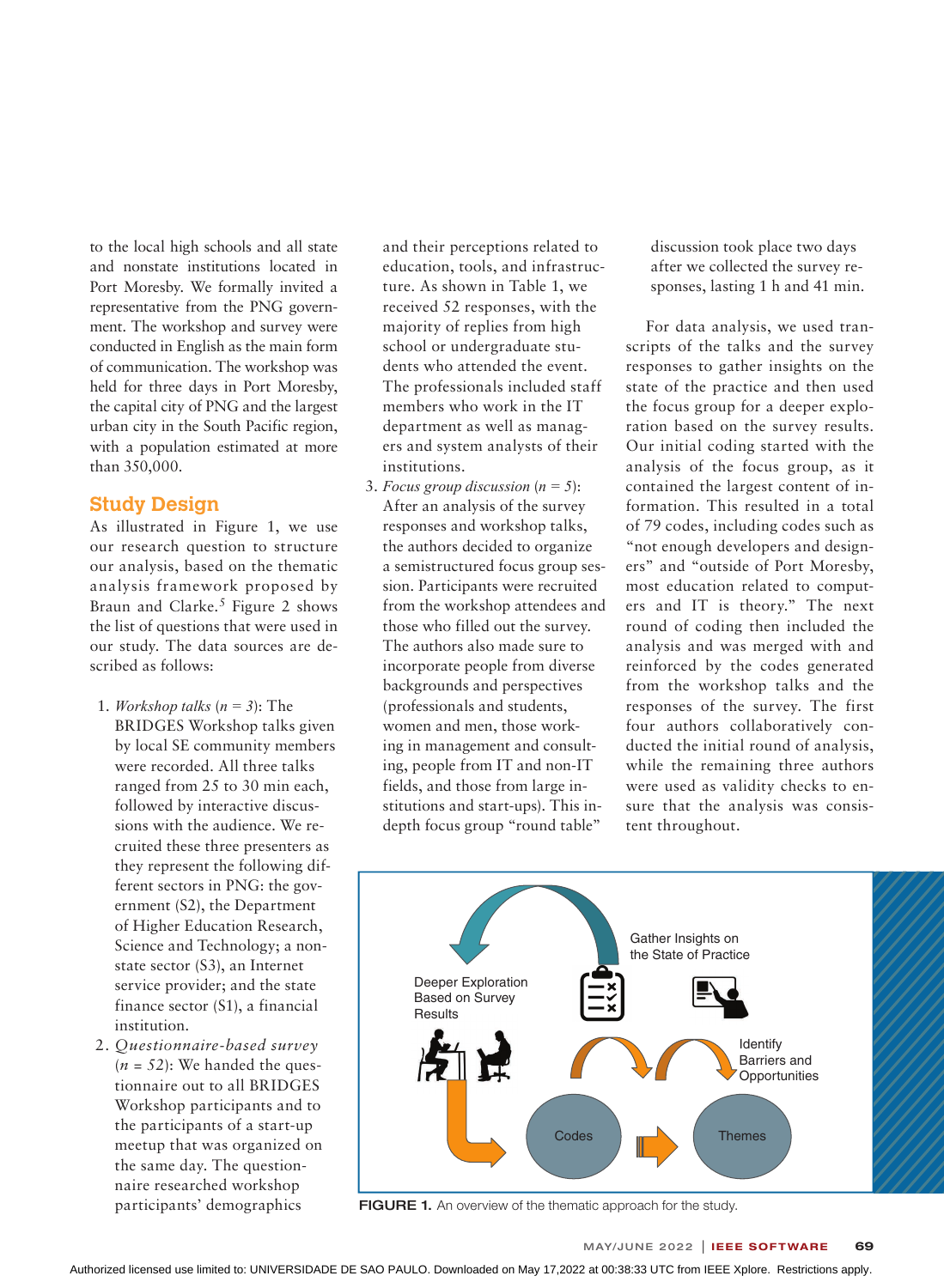# FEATURE: SE CHALLENGES IN AN EMERGING SOCIETY

**(a)**

| (a)<br><b>Talks</b>                                  | <b>Invited Talks</b>                     | Private Sector (Business Officer): Talk on Internet Connectivity<br>Government Organization (Chief Executive Officer): Talk on Government Plans for ICT in PNG<br>Financial Institution (Project Manager): Talk on ICT in a Financial Institution                                                                                                                                                                                                                                                                                                                                   |
|------------------------------------------------------|------------------------------------------|-------------------------------------------------------------------------------------------------------------------------------------------------------------------------------------------------------------------------------------------------------------------------------------------------------------------------------------------------------------------------------------------------------------------------------------------------------------------------------------------------------------------------------------------------------------------------------------|
|                                                      | Background                               | What is your current role and affiliation?<br>Have you ever worked on a closed source software project?<br>Have you ever worked on an open source software project?<br>If you have contributed to open source before, how did you choose which project to contribute?<br>Have you spent time outside of PNG for education or work? If so, where and for how long?<br>What attracted you to attend this workshop?                                                                                                                                                                    |
| (b)<br><b>Survey</b><br>(c)<br><b>Focus</b><br>Group | Software<br>Development<br><b>Skills</b> | What formal education have you had in programming and/or software development?<br>If you had any education in programming/software development, what motivated you to learn?<br>Where did/do you learn programming/software development outside of formal education?<br>What do you see as the main strengths of programming/software development education in PNG?<br>What do you see as the main challenges for programming/software development education in PNG?<br>If you could change one thing about programming/software development education in PNG,<br>what would it be? |
|                                                      | Tools and<br>Infrastructure              | What tools do you use when developing software?<br>Where and how did/do you find these tools?<br>How do you keep up with the latest trends and developments relevant to software development?<br>If you could change one thing about tools/infrastructure for software development in PNG,<br>what would it be?                                                                                                                                                                                                                                                                     |
|                                                      | Outlook                                  | In your opinion, what is the role of programming and software development for industry and<br>society in PNG?<br>What do you think will be the most important trends in programming and software<br>development for PNG in the next few years?<br>Would you be willing to have a quick follow-up chat with us? How can we reach you?                                                                                                                                                                                                                                                |
|                                                      | Market/Hiring                            | How is the software market? What are the opportunities (such as languages and platforms)?<br>What kind of recognition would be interesting after training people?<br>When you hire someone, what kinds of evidence do you request to understand the skills and<br>abilities of the candidates?<br>Would you consider looking at the GitHub profile?<br>How can we create awareness about what is possible to learn/work with/do with software<br>development?                                                                                                                       |
|                                                      | Infrastructure                           | How common is it to have computers at home/school/freely accessible?<br>If available somewhere, what is the preset of applications?<br>Who should be responsible to lead some kind of project?<br>Should it be inside existing high schools, universities, or other locations?                                                                                                                                                                                                                                                                                                      |
|                                                      | Education/<br>Training                   | How should software development education be adapted?<br>University versus school level?<br>When do they start teaching programming?<br>When should they start?<br>How do developers learn to code? (Since the Internet connection is unstable, copy and paste<br>may be less common.)<br>What about mentoring? Who would be a mentor? How would mentors be recruited?<br>How would mentors be trained?<br>Where on the Internet do you look for information about software development?                                                                                            |
|                                                      | Government                               | How do you feel that politics and government act in terms of supporting software development<br>initiatives? What do you need from the government to help promote the field?                                                                                                                                                                                                                                                                                                                                                                                                        |

FIGURE 2. A summary of the three data sources from which information was collected for the study: (a) talks, (b) survey, and (c) focus group. ICT: information and communications technology.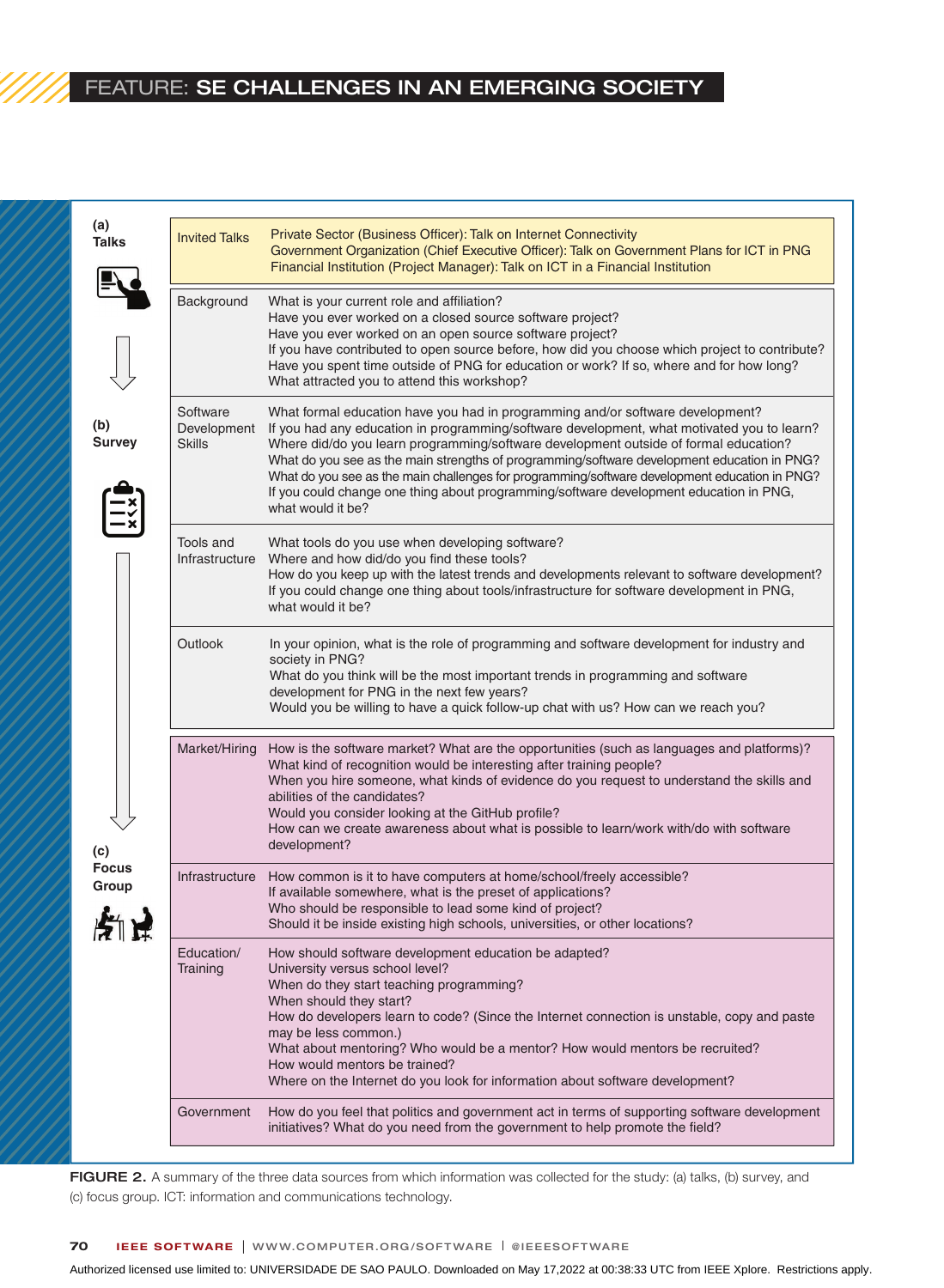Table 2 summarizes the themes that emerged from our analysis together with the number of codes and number of focus group participants that contributed to each theme. As the table shows, each theme relates to codes that were assigned to quotes from at least three of the five focus group participants. An additional eight codes from the original annotation were used to inform the discussion of implications (see the section "The State of the Practice"). Each theme was further augmented with data from the analysis of the survey responses and talks.

We sent a follow-up survey to 28 participants (the focus group participants, invited speakers, and survey participants who left their contact details) to further assess the credibility of our themes. Seven participants responded to the survey (a response rate of 25%).

#### **Findings**

We identified the following themes as barriers and opportunities for the PNG SE community.

#### Limited SE Training (Barrier)

With an adult literacy rate of 63.4% as of 2015 (taken from https:// knoema.com/atlas/Papua-New-Guinea/ topics/Education/Literacy/Adultliteracy-rate), education unsurprisingly plays a large role in the advancement of PNG as an emerging society. The needs around software development education were summarized by one of our focus group participants as follows:

*I think we need specialised skills. From a graduate perspective, when we come out of uni, we only know the basics, we learn the general stuff networking and programming, everything […] From where* 

*I'm working now, there are IT people in the organisation, but I think they lack the specialised skill in software engineering so they can support the organisation and build something,* 

*build a system, instead of just the general knowledge of everything. –P3*

In the survey, we asked participants about one thing they would

## Table 1. The demographics of the invited speakers (S1–S3), questionnaire responses (Q1–Q52), and participants in the focus group (P1–P5).

| ID             | Man/Woman  | Demographic                 | <b>Sector</b>            |  |  |
|----------------|------------|-----------------------------|--------------------------|--|--|
| S <sub>1</sub> | Man        | <b>Business officer</b>     | State institution        |  |  |
| S <sub>2</sub> | <b>Man</b> | CE <sub>0</sub>             | Government               |  |  |
| S <sub>3</sub> | Woman      | Project manager             | Nonstate institution     |  |  |
| $Q1 - Q23$     |            | <b>High school students</b> | <b>State institution</b> |  |  |
| $Q24 - Q35$    |            | Professionals (IT)          | Nonstate institution     |  |  |
| $Q36 - Q45$    |            | Start-up associates         | <b>SMEs</b>              |  |  |
| $Q46 - Q52$    |            | Students (undergraduate)    | State institution        |  |  |
| P <sub>1</sub> | Woman      | Managerial (IT)             | Nonstate institution     |  |  |
| P <sub>2</sub> | Man        | Managerial (non-IT)         | Nonstate institution     |  |  |
| P <sub>3</sub> | Woman      | Student (undergraduate)     | <b>State institution</b> |  |  |
| <b>P4</b>      | Woman      | Entrepreneur (CEO)          | <b>SMEs</b>              |  |  |
| P <sub>5</sub> | Man        | <b>IT consultant</b>        | Nonstate institution     |  |  |
|                |            |                             |                          |  |  |

*CEO: chief executive officer*

## Table 2. Themes that emerged from the data analysis.

|                 | Theme                                                   | <b>Number of Focus Group</b><br><b>Contributions</b> | Number of<br>Codes |
|-----------------|---------------------------------------------------------|------------------------------------------------------|--------------------|
| <b>Barriers</b> | Limited dedicated SE training                           | 4                                                    | 25                 |
|                 | Establish trust in local SE                             | 3                                                    | $\overline{4}$     |
| Opportunities   | Investment potential in local SE                        | 4                                                    | 9                  |
|                 | Market focused on customizing<br>off-the-shelf software | 4                                                    | 29                 |
|                 | Early stages of technological<br>leapfrogging           | 3                                                    | 4                  |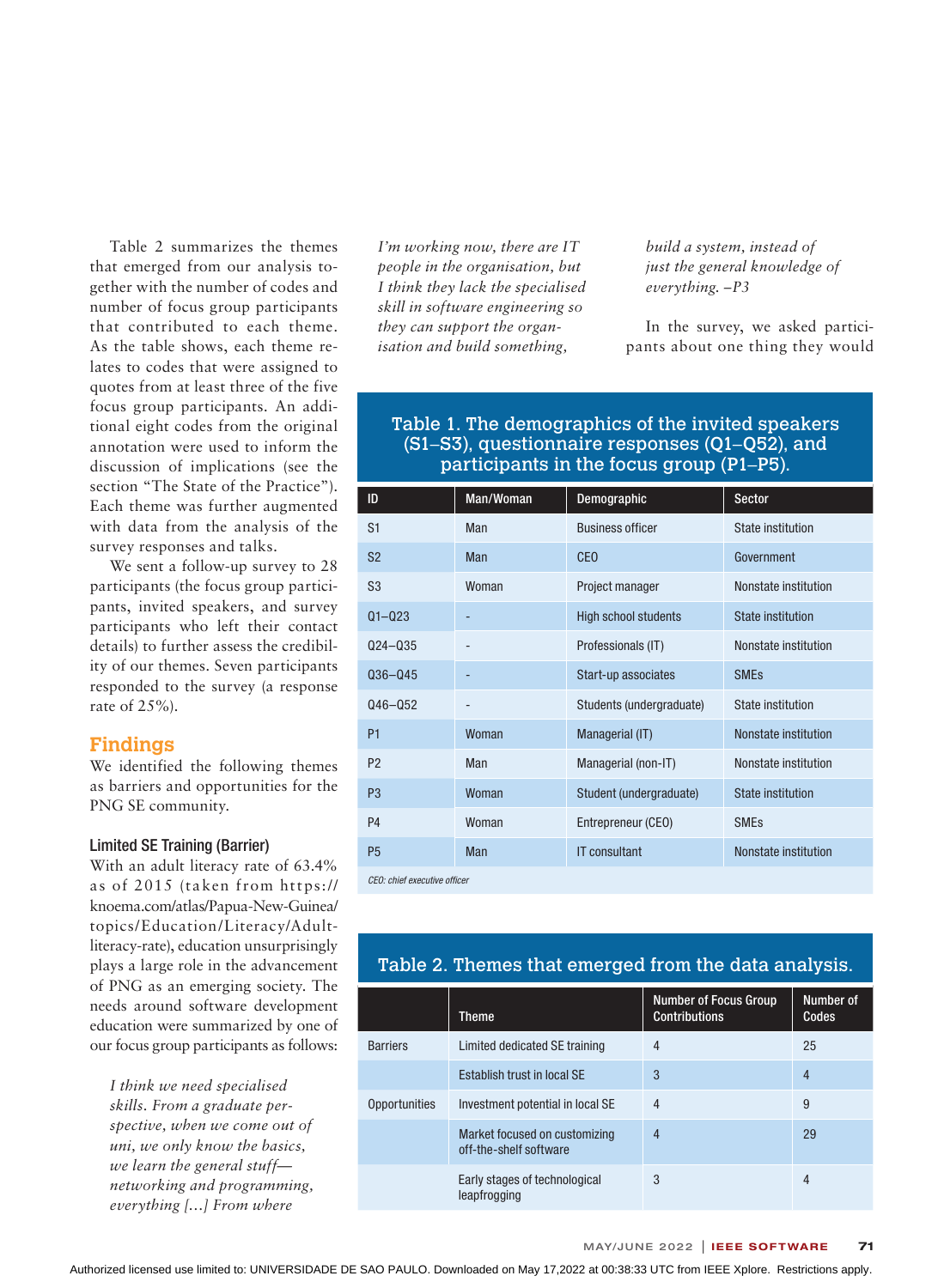# FEATURE: SE CHALLENGES IN AN EMERGING SOCIETY

change regarding software development education in PNG. Six professionals mentioned changing the education system either by teaching coding early (in primary or high school) or by offering higher-education courses dedicated to software development. Researchers and practitioners should be involved in designing an updated curriculum:

a substitute for formal education in some situations.

#### Establish Trust in Local Software Engineers (Barrier)

Taken together, the limited dedicated SE training and investment in the local SE workforce leads to trust issues in the abilities of the local workforce—a classic "chicken-and-egg"

Six professionals mentioned changing the education system either by teaching coding early (in primary or high school) or by offering higher-education courses dedicated to software development.

*It's just they're learning stuff that's not up-to-date to where the industry is today. The other thing is, a research-backed and industrybacked curriculum that's developed so that when our students graduate, they go out with the skills that are relevant to the world today. –P4*

In an emerging society that has only recently reached the new frontiers of the digital age due to its developing education base, finding mentors within the country is challenging:

*Nobody's done it before us. Without mentors, everything is pioneering, it's the first time. –P1*

Participants mentioned several online education websites, including FreeCodeCamp, O'Reilly, Udacity, and Coursera, that can serve as problem: trust will only increase once the workforce is well educated. Still, at the moment, investment goes to foreign entities rather than the local workforce, as P4 highlights:

*If we tender for a project, like let's say the government, they're likely to get another firm outside, not a Papua New Guinean firm. –P4*

Developing trust in the local SE workforce is as much a cultural issue as it is an educational issue:

*The problem we have not only in PNG but in the Pacific Islands is we don't trust our own […] we need to pay for someone to be an international person to join us so that they can trust us. […] Because we don't trust our own qualification. It comes down* 

*to that. […] The mentality is the answers are always outside rather than inside, so they would pay larger amounts of money for someone outside rather than trusting someone inside. –P1*

#### Market Focused on Customizing Offthe-Shelf Software (Opportunity)

As a result of limited capacity as well as company and government policies to buy off-the-shelf software, the market for software developers in PNG is relatively small and provides more opportunities for customization than developing software from scratch:

*A lot of the bigger companies […] buy off-the-shelf products. […] The products are normally standard off-the-shelf, and then they would be customised, but usually the vendor would provide the software development to the company; and the in-house software development team would have very minimal software development. They would most likely develop the intranet for the internal company or the website. –P1*

Overseas companies, often from nearby Australia, are attempting to fill this gap, but this comes with costs related to software security, for example:

*Most of the technology companies that do come in—most of the tenders for many of these large projects, not just large projects, but any sort of custom software development project—are overseas. There's a lack of local capacities, and support and maintenance are provided by those companies off-shore as well. […] Security is a big issue. If people in the company don't understand how the system*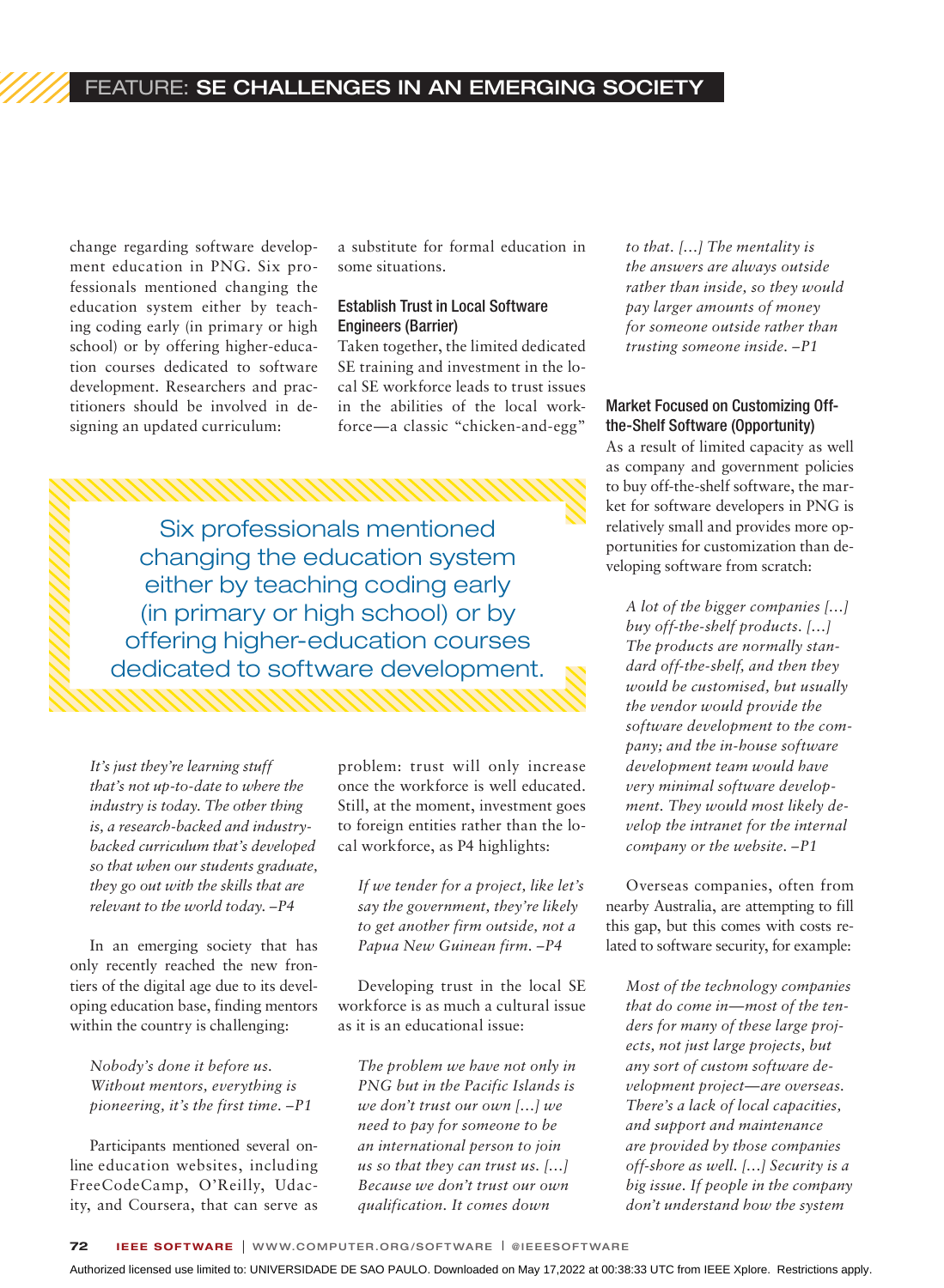*is built, especially if it's a custom one, then you never know how the system is properly protected. –P4*

While this could create a potential for the local software development market, such potential often remains untapped, and even startups focus on the customization of existing technologies:

*So the opportunity is for us to develop it based on our rules or the way we do business, but because we don't have enough software developers or designers, we can't be able to design systems that are fit for purpose. –P1*

### Early Stages of Technological Leapfrogging (Opportunity)

Technological leapfrogging refers to the transit of countries from a condition of relative underdevelopment to that of an advanced industrial and technological state in a relatively short span of time.<sup>6</sup> This process typically follows three steps: 1) importing and absorbing highly modern technology; 2) replicating, producing, and improving the imported technology; and 3) moving on to innovations on one's own. Our data suggest that PNG currently finds itself at the early stages of such technological leapfrogging.

*Education is a big a thing. In PNG, amongst average Papua New Guineans, their idea of technology is just the Internet or Facebook or whatever they use. –P4*

To move further along the path to technological leapfrogging will require improved digital technology and digital literacy, as evidenced by this anecdote from one of our focus group participants:

*Last year, when I was in another province of PNG, we ran a one-week workshop for girls in ICT there. So we got girls from throughout that province from the high schools. And there were about 25 girls and three of the girls that attended had never touched a computer before. And they were literally scared to touch a computer because they thought they would break something. So not everyone has access to digital technology. […] So access to digital technology is one, and then digital literacy is another thing. –P4*

A side effect of limited digital literacy is the tendency to try to run before one can crawl, for example, by investing in the latest technologies despite a lack of foundational knowledge and experience. Investments into the latest technologies do not necessarily trickle down to the SE community:

*A lot of our CEOs are traveling overseas, and they're reading a lot of these in-flight magazines. So there's a lot of content on Blockchain. So right now there's so much money being pumped in here to bring Blockchain software developers into the country. […] But it's not being translated down, we don't understand how we could use Blockchain when the Internet's not that good, and we don't have the software engineering community. –P1*

A large barrier that is frequently mentioned in the talks, the survey responses, and the focus group is the high cost and low speed of the Internet infrastructure. Mobile Internet access, which is most commonly used, costs around 150 PNG kina per month (approximately US\$45) for

30GB; unlimited access costs around 850 kina per month (approximately US\$250). Participants pointed to the general potential of "open source software (OSS)" and "learning online."

*There is no point in building a big highway (internet cable), [when] there are no cars (applications) to ride on that highway. We hope this workshop can give our people incentive to build software to put the cars on this road. We hope our people can build software that puts traffic on what we are building. –S1*

S1 belongs to the state-owned entity that has been commissioned by the government to build a fiber-based network that will connect all 22 provinces across PNG, enabling the implementation of data centers that are expected to benefit the business, education, and health-care sectors.

#### Investment Potential in Local Software Engineers (Opportunity)

The boardrooms of PNG companies were characterized as "nontechy" by the participants of our focus group:

*If you see our executives, they are all fifty-plus, they are all old-school, they don't understand that tech plays an essential role in this day and age. […] Our IT guys are lower down in the hierarchy, so they're not sitting with management. –P2*

As a consequence, companies do not invest in training through SE internships or joint courses with industry. While such internships exist in the mining sector, and mechanical and system engineering have internships and graduate programs, there are no internships in IT or SE: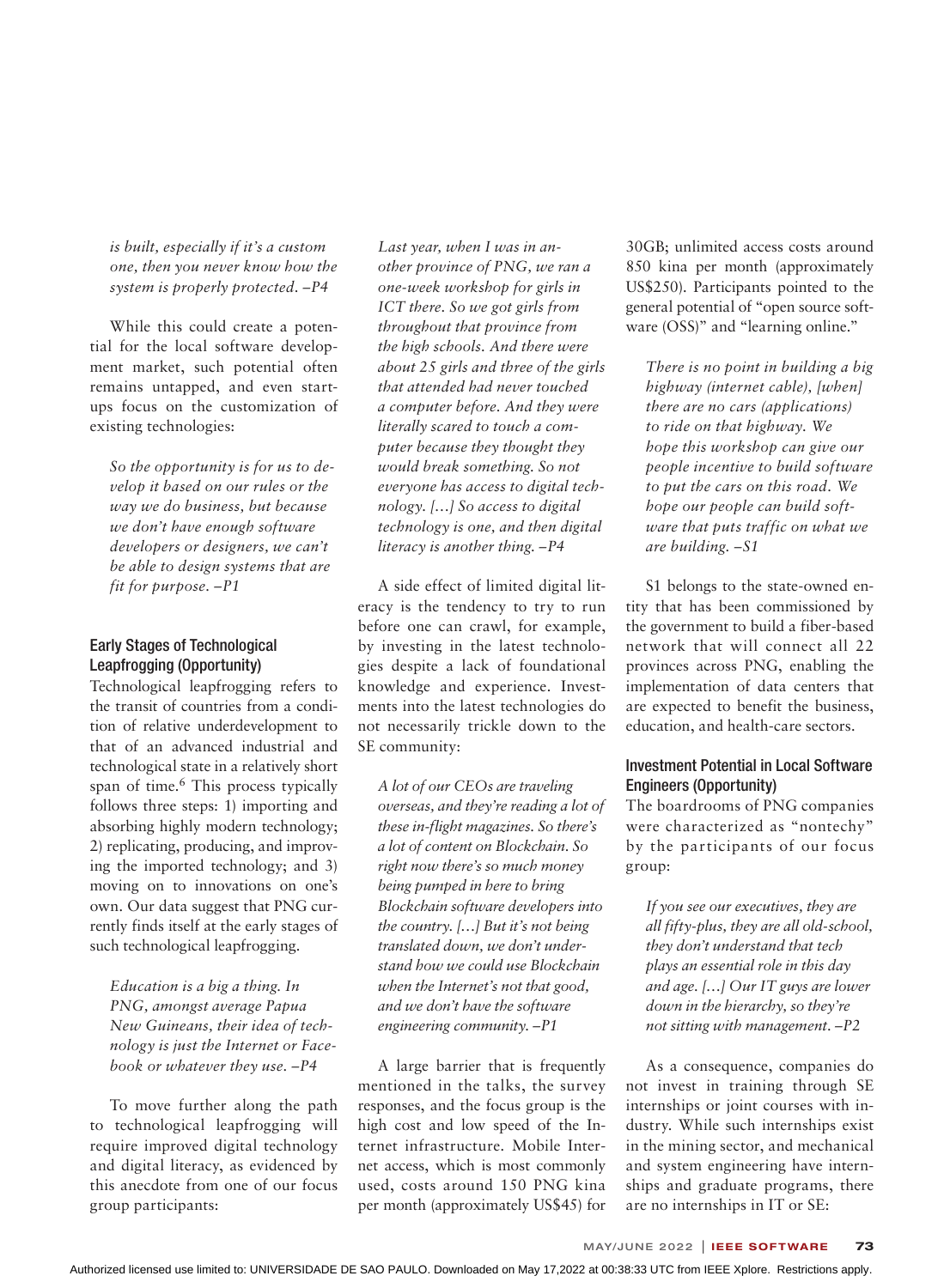*So when it comes to software, because the people at the top don't understand, we don't design the software according to what the requirements are, so it usually comes out not the way we expect it to. –P1*

#### **The State of the Practice**

As part of the follow-up survey, we found that participants strongly confirm statements relating to three of our five themes, but, interestingly, form of offering more 1) training and 2) internships and 3) lowering the barrier for SMEs. Conducting short-term training to help onboarding local developers to create a local workforce capable of fulfilling the technical needs is an important step. It would directly address the theme of "limited dedicated SE training" and indirectly enable the market to not solely focus on customizing off-the-shelf software if custom solutions can be built in PNG. Moreover, a qualified local workforce will help "establish trust in local SE,"

The boardrooms of PNG companies were characterized as "nontechy" by the participants of our focus group.

there was no consistent agreement about the use of global technology, such as open source and global platforms like GitHub and Stack Overflow (early stages of technological leapfrogging) and whether dedicated SE training was up to date (training). We now synthesize insights from our work to focus on lowering barriers and seeking opportunities for SE in PNG.

#### For the PNG Information and Communications Technology Industry

Our work covers the professionals who are from the state and nonstate sectors and also SMEs. Similar to other resource-rich countries, nonstate institutions rely on state institutions and donor organizations to drive change. Hence, we identify three practices that all organizations could follow to enable inclusion into the global SE community. They would be in the

and lowering the barriers for start-up companies will help with the "investment potential in local SE."

At the level of PNG practitioners, our findings indicate that supporting local actors in an emerging society to become members of the global software development community can contribute to the sustainability of SE. Such engagement could, for example, happen in the context of OSS, through contribution and knowledge sharing with global platforms such as GitHub and Stack Overflow.

#### For the Global Research Community

Similarly to Craggs and Rashid, $7$  we identified trust as a crucial concept in our study. Further research is needed on how to establish trust in the local workforce in an emerging society, taking the important role of training investment into account. More work is needed to understand what the predictors are for the success of such programs in a given society. Inclusion in the global SE should be encouraged, for example, participation in international conferences leading to exposure to cutting edge technology. Researchers should explore how global communication channels and social media can be leveraged as practices to help include the local SE communities from emerging societies. For example, PNG participants were invited to attend a Mining Software Repositories conference under the Widening Participation Program (details at https://2021.msrconf. org/attending/widening-participation -program) for inclusion.

#### For Educators (Both Local and Global)

Our findings indicate a need to update the existing education curricula related to SE. In-line with the PNG information and communications technology (ICT) industry implications, the focus for the state and nonstate institutions should be on upgrading the capacity of local educators and importing foreign education. Nonstate institutions should advise that education of the local ICT should be a higher priority than simply offshoring work, which becomes costly in the long run. Global initiatives, such as Google Summer of Code, are partly aimed at emerging societies and have found a large uptake in some of them.

#### **Outlook**

The recent literature has recognized that the existing SE processes, methods, and practice are not suitable for direct application in emerging countries.<sup>8</sup> Reports from Ethiopia,<sup>9</sup> Iran,<sup>10</sup> Serbia,<sup>11</sup> and sub-Saharan Africa<sup>12</sup> highlight different problems that affect the success of the software development industry in these countries. In particular, they mention low infrastructure,9,12 lack of financial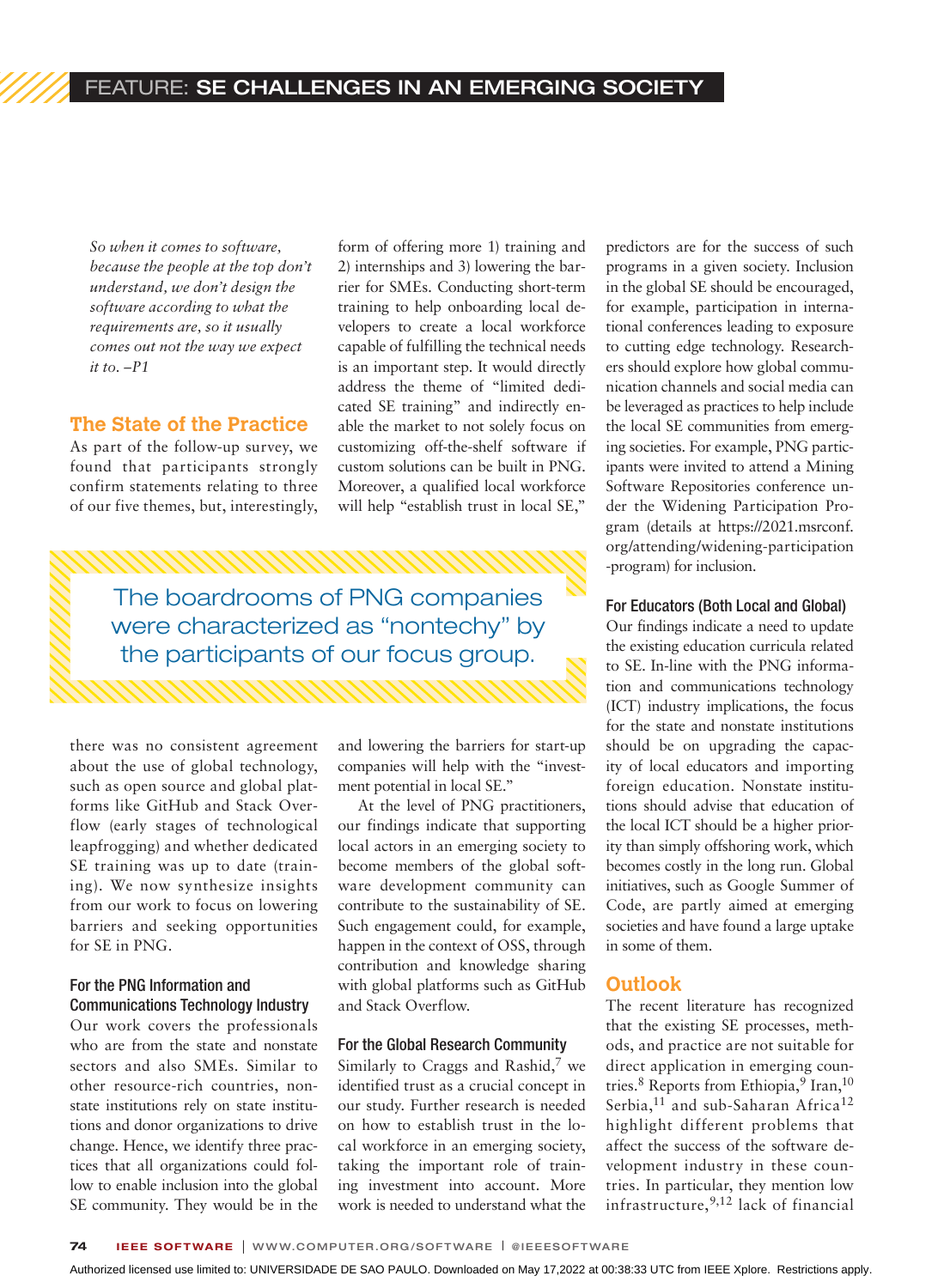# ABOUT THE AUTHORS ABOUT THE AUTHORS



**RAULA GAIKOVINA KULA** is an assistant professor at the Nara Institute of Science and Technology (NAIST), Nara, 630-0192, Japan. His research interests include library dependencies and security in the software ecosystem, program analysis, and human aspects. Kula received his Ph.D. from NAIST. Contact him at @augaiko on Twitter or raula-k@is.naist.jp.



**IGOR STEINMACHER** is an assistant professor at the Federal University of Technology, Paraná, Campo Mourão, Paraná, 87301-350, Brazil. His research interests include human aspects of software engineering and open source software communities, mining software repositories, and software engineering education. Steinmacher received his Ph.D. in computer science from the University of São Paulo. Contact him at igor@utfpr.edu.br.



**CHRISTOPH TREUDE** is a senior lecturer in the School of Computer Science at the University of Adelaide, Adelaide, 5005, Australia. His research is in advancing collaborative software engineering through empirical studies and the innovation of tools and processes involving the artifacts in a software repository. Treude received his Ph.D. in computer science from the University of Victoria, Canada. Contact him at christoph.treude@adelaide.edu.au.



**MARCO AURÉLIO GEROSA** is an associate professor at Northern Arizona University, Flagstaff, Arizona, 86011-0001, USA. His research interests include support for open source software communities and bot/chatbot design. Gerosa received his Ph.D. in computer science from the Catholic University of Rio de Janeiro. Contact him at marco.gerosa@nau.edu.



**HIDEAKI HATA** is an associate professor at Shinshu University, Nagano, 380-8533, Japan. His research interests include software ecosystems, human capital in software engineering, and software economics. Hata received his Ph.D. in information science from Osaka University. Contact him at hata@shinshu-u.ac.jp.



**WINIFRED KULA AMINI** is the chair of the Papua New Guinea (PNG) Digital Information and Communications Technology Cluster (ICT), Port Moresby, 131, PNG. Her research is in digital and ICT transformation projects across the financial and public sectors in PNG. Amini received her MBA from the University of Queensland, Australia. Contact her at winifred.amini@gmail.com.



**SEBASTIAN BALTES** is a senior software engineer at QAware in Mainz, Germany, and an adjunct lecturer at the University of Adelaide, Adelaide, 5005, Australia. His research involves empirically analyzing software developers' work habits to identify potential tool and process improvements. Baltes recieved his Ph.D. in computer science from the University of Trier, Germany. Contact him at sebastian. baltes@adelaide.edu.au.

MAY/JUNE 2022 | IEEE SOFTWARE 75